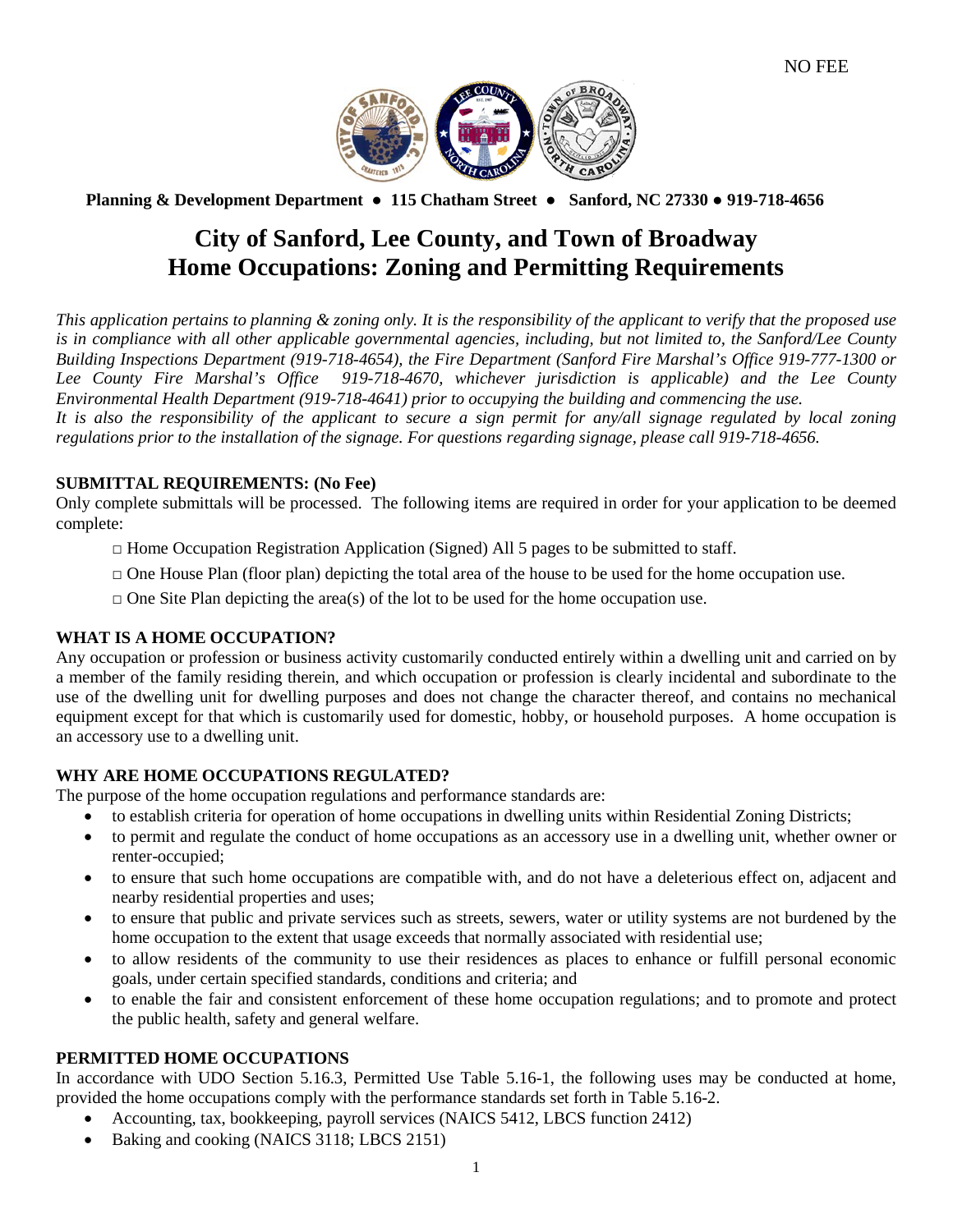- Catering (NAICS 72232; LBCS 2560)
- Childcare (NAICS 6244; LBCS 6562)
- Computer repair training (NAICS 611519)
- Computer Systems Design and Related Services (NAICS 5415)
- Computer Training (NAICS 61142; LBCS Function 6143)
- Drafting services (NAICS 54134)
- Engineering, architecture and landscape architecture (NAICS 5413; LBCS 2413)
- Financial planning & investment services (NAICS 52393; LBCS 2250)
- Fine arts studio (creation of individual works only, no mass production) (NAICS 7115, 7121)
- Florist
- Hair salon, barbering, hairdressing, and other personal care services (NAICS 8121)
- Information and Data Processing Services (NAICS 51421; LBCS Function 4240) [Includes SIC 7374 Computer Processing and Data preparation and Processing Services, and SIC 7379 Computer Related Services, NEC (disk and diskette conversion and recertification)
- Insurance sales (NAICS 52421; LBCS 2240)
- Interior decoration (no studio permitted) (NAICS 54141; LBCS 2414)
- Legal services (NAICS 5411; LBCS Function 2411)
- Mail order business (order taking only, no stock in trade) (NAICS 4541)
- Musical instruction, voice or instrument (NAICS 61161)
- Musical instrument tuning and repair (NAICS 811211, 81149, 4511)
- Offices for Professional, Scientific, or Technical Services (NAICS 54, LBCS 2400) or administrative services (NAICS 5611, LBCS 2420)
- Photographic services (NAICS 54192)
- Professional services including the practice of law (NAICS 54)
- Real estate services and appraisal (NAICS 531)
- Tailoring (dressmaking, alterations, etc.) services (NAICS 81149; 3152)
- Teaching of crafts and incidental sale of supplies to students (NAICS 61161)
- Tutoring (NAICS 611691)
- Any other customary home occupation use not listed above provided that it shall conform to the standards of Section 5.16.

## **EXEMPT HOME OCCUPATIONS**

The following home occupations typically fall within the exempt category; however, a Home Occupation Application must be submitted to allow staff to verify that the proposed use complies with all applicable home occupation regulations and standards.

- artists, sculptors, composers not selling their artistic product to the public on the premises;
- Craft work, such as jewelry-making and pottery with no sales permitted on the premises;
- home offices with no client visits to the home permitted;
- telephone answering and message services.

## **UNSAFE HOME OCCUPATIONS**

If any home or rural family home occupation has become dangerous or unsafe, or presents a safety hazard to the public, pedestrians on public sidewalks or motorists on a public right-of-way, or presents a safety

hazard to adjacent or nearby properties, residents or businesses, the Community Development Department shall issue an order to the dwelling owners and/or tenant on the property on which the home occupation is being undertaken directing that the home occupation immediately be made safe or be terminated. The property owner and/or tenant shall take the necessary corrective steps or measures, but in the event of a failure to do so by the owner and/or tenant, after notice and a reasonable period of time, the Community Development Department may take any and all available enforcement actions to render the home occupation and dwelling safe. Costs incurred by the Community Development Department, if forced to take enforcement actions, shall be borne by the property owner and shall be treated as a zoning violation pursuant to UDO Section § 1.6 Violations of Unified Development Ordinance.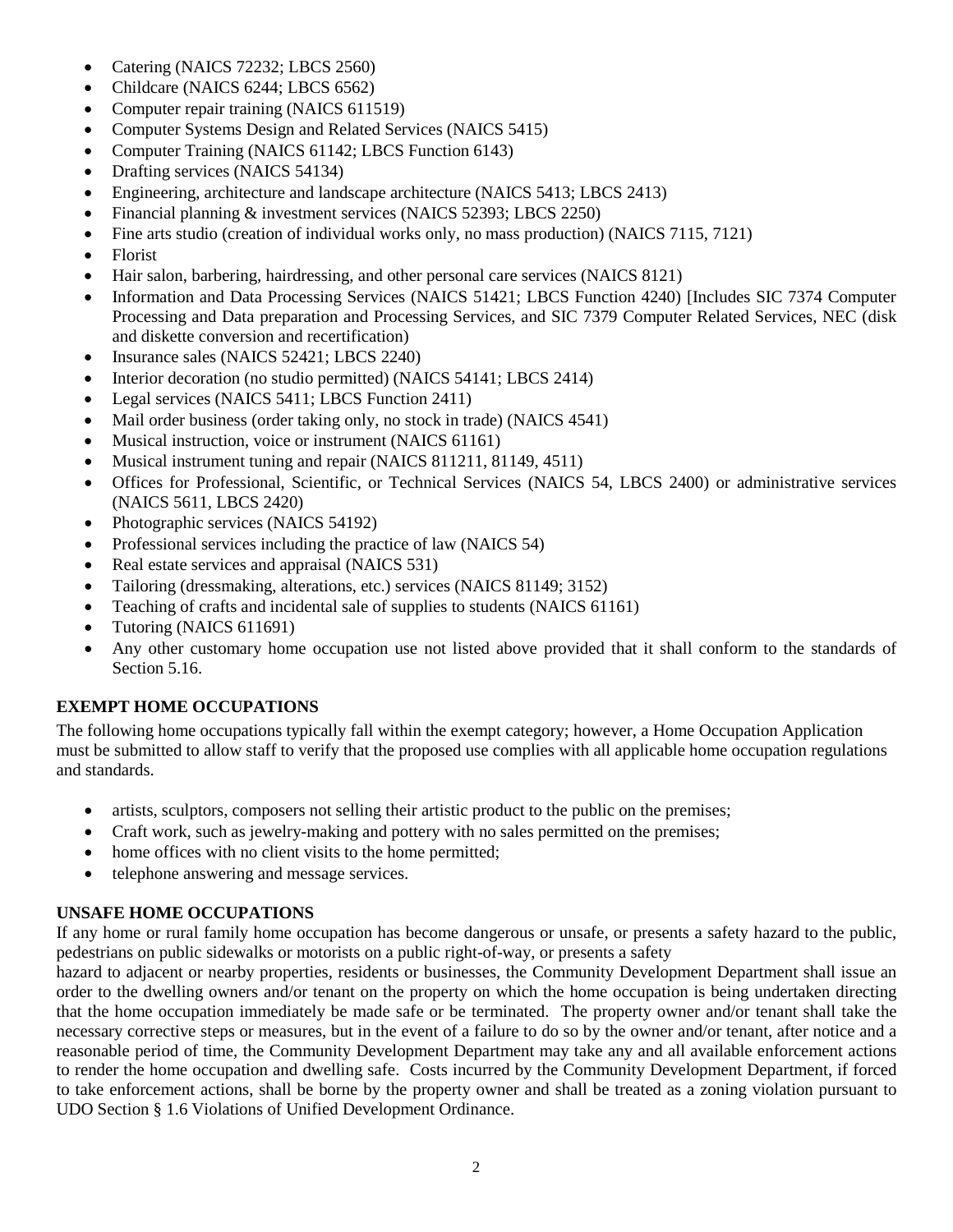## **REQUIRED CONDITIONS FOR HOME OCCUPATIONS**

In accordance with UDO Article 5, TABLE 5.16-2: Home Occupations shall be permitted in all residential districts subject to the following performance standards by zoning district.

An asterisk (\*) indicates that the performance standard applies in the applicable district.

| PERFORMANCE STANDARDS                                                                                                                                                                                | <b>RA</b> | <b>ALL OTHER DISTRICTS</b> |
|------------------------------------------------------------------------------------------------------------------------------------------------------------------------------------------------------|-----------|----------------------------|
| The use shall be clearly incidental and secondary to residential occupancy.                                                                                                                          | $\ast$    |                            |
| The use shall be conducted entirely within the interior of the residence.                                                                                                                            | $\ast$    | *                          |
| No more than one (1) non-resident employee shall be permitted.                                                                                                                                       | $\ast$    | $\ast$                     |
| Not more than 6 clients/day (limit 1 visit per day per each client) are<br>permitted to visit home occupation. Hours for visits shall be between 8:00<br>AM and 8:00 PM.                             | $\ast$    | $\ast$                     |
| Not more than 25% of the gross floor area of the principal dwelling structure<br>shall be utilized for the home occupation.                                                                          | *         | $\ast$                     |
| Music, art, craft or similar lessons are permitted (12 or fewer clients per<br>day).                                                                                                                 | $\ast$    | $\ast$                     |
| Home Childcare (shall confirm to the standards of Section 5.10 of this<br>Ordinance)                                                                                                                 | $\ast$    | $\ast$                     |
| Public facilities and utilities shall be adequate to safely accommodate<br>equipment used for home occupation.                                                                                       | $\ast$    | $\ast$                     |
| Storage of goods and materials shall be inside and shall not include<br>flammable, combustible or explosive materials.                                                                               | $\ast$    | $\ast$                     |
| Parking shall be provided only in the driveway.                                                                                                                                                      | $\ast$    | $\ast$                     |
| Outside storage of heavy equipment or material shall be prohibited.                                                                                                                                  |           | *                          |
| No truck or van with a payload rating of more than one ton shall be parked<br>on the site or in front of the site on a regular basis.                                                                |           | $\ast$                     |
| Mechanized equipment shall be used only in a completely enclosed building                                                                                                                            |           | $\ast$                     |
| Electronically amplified sounds shall not be audible from adjacent<br>properties or public streets.                                                                                                  | $\ast$    | $\ast$                     |
| No generation of dust, odors, noise, vibration or electrical interference or<br>fluctuation shall be perceptible beyond the property line.                                                           | $\ast$    | $\ast$                     |
| Deliveries and pickups shall be those normally associated with residential<br>services, shall not block traffic circulation and shall occur only between 8:00<br>a.m. and 8:00 p.m. Monday-Saturday. | *         | $\ast$                     |
| Accessory Buildings shall not be used for home occupation purposes.                                                                                                                                  |           | $\ast$                     |
| Signage shall:<br>a. be limited to one sign of four (4) square feet in area;<br>b. be mounted flush against the wall of principal dwelling unit;<br>c. not be illuminated.                           | $\ast$    | $\ast$                     |
|                                                                                                                                                                                                      |           |                            |

The applicant and property owner(s) are to sign and date this page to acknowledge compliance with the performance standards noted above, in addition to the signature required on page 5.

\_\_\_\_\_\_\_\_\_\_\_\_\_\_\_\_\_\_\_\_\_\_\_\_\_\_\_\_\_\_\_\_\_\_\_\_\_\_\_\_\_\_\_\_\_\_\_\_\_\_ \_\_\_\_\_\_\_\_\_\_\_\_\_\_\_\_\_\_\_\_\_

\_\_\_\_\_\_\_\_\_\_\_\_\_\_\_\_\_\_\_\_\_\_\_\_\_\_\_\_\_\_\_\_\_\_\_\_\_\_\_\_\_\_\_\_\_\_\_\_\_\_ \_\_\_\_\_\_\_\_\_\_\_\_\_\_\_\_\_\_\_\_\_

Signature(s) of Applicant Date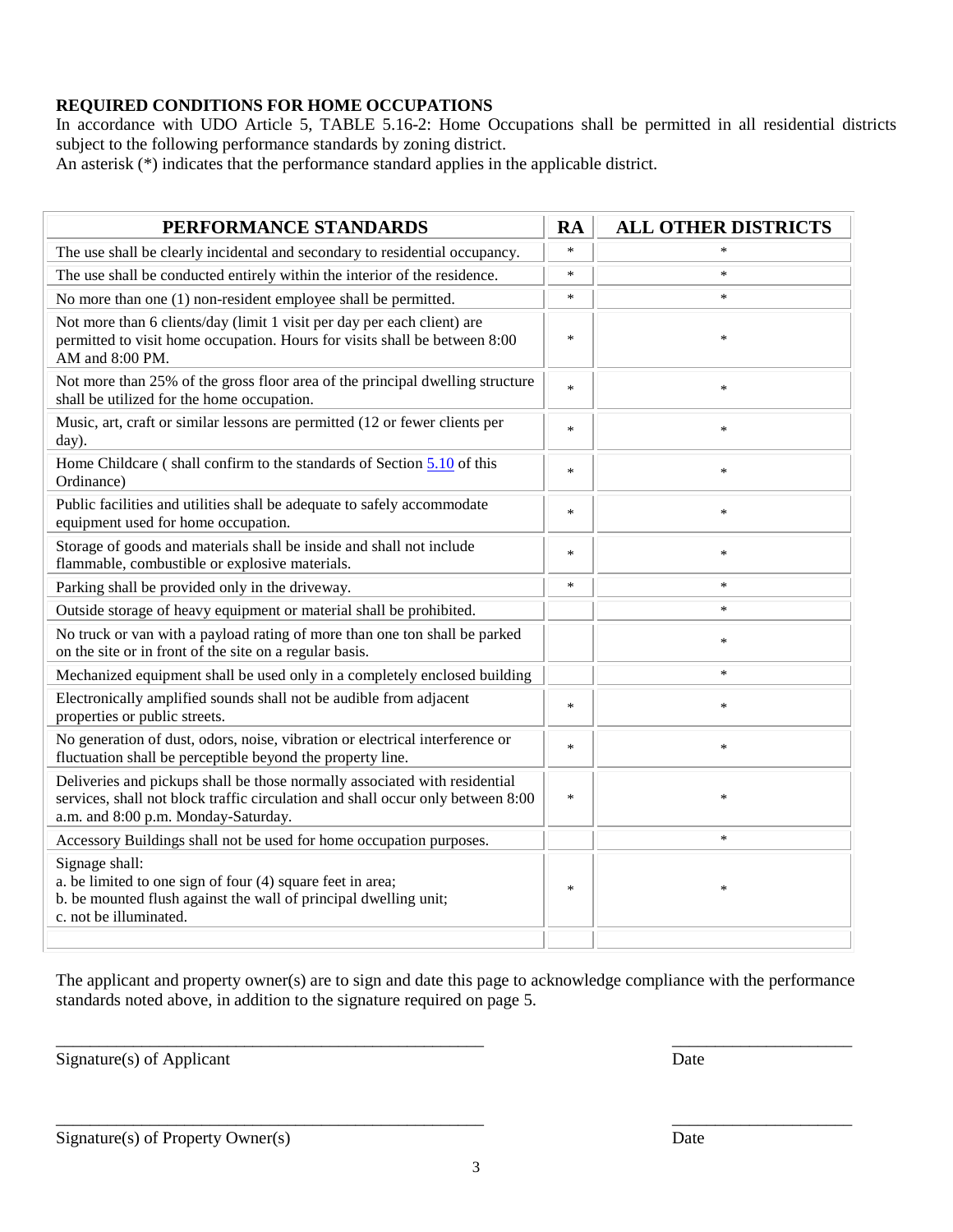

# **City of Sanford, Lee County, and Town of Broadway Home Occupation Registration Application**

Please print responses in blue or black ink. If not applicable, mark N/ A

#### ▬▬▬▬▬▬▬▬▬▬▬▬▬▬▬▬▬▬▬▬▬▬▬▬▬▬▬▬▬▬▬▬▬▬▬▬▬▬▬▬▬▬ GENERAL INFORMATION

|  |  |  |  | $\Box$ City of Sanford $\Box$ Lee County $\Box$ Town of Broadway |  |  |
|--|--|--|--|------------------------------------------------------------------|--|--|
|  |  |  |  |                                                                  |  |  |
|  |  |  |  |                                                                  |  |  |
|  |  |  |  |                                                                  |  |  |
|  |  |  |  |                                                                  |  |  |
|  |  |  |  |                                                                  |  |  |
|  |  |  |  |                                                                  |  |  |

#### ▬▬▬▬▬▬▬▬▬▬▬▬▬▬▬▬▬▬▬▬▬▬▬▬▬▬▬▬▬▬▬▬▬▬▬▬▬▬▬▬▬▬ HOME OCCUPATION INFORMATION

| a. What type of Home Occupation is proposed?                                                                                                                                                        |
|-----------------------------------------------------------------------------------------------------------------------------------------------------------------------------------------------------|
|                                                                                                                                                                                                     |
| b. Do you have employees other than residents of the dwelling? $\blacksquare$ Yes $\square$ No If yes, How many?                                                                                    |
| c. Will you have customers come to your dwelling? $\square$ Yes $\square$ No If yes, average number per day?                                                                                        |
|                                                                                                                                                                                                     |
| d. Does your business require the use of vehicles? $\blacksquare$ Yes $\square$ No If yes, How many?                                                                                                |
|                                                                                                                                                                                                     |
| e. What is the total Square Footage $(S.F.)$ of your dwelling?                                                                                                                                      |
| What is the total area of the dwelling to be utilized for the Home Occupation? S.F.                                                                                                                 |
| f. Will any type of Electrical, Plumbing or Mechanical work or equipment be required in conjunction                                                                                                 |
| All electrical, mechanical or plumbing work in conjunction with the installation of equipment is to be done under a separate permit from the<br>Sanford/Lee County Building Inspections Department. |

g. Does your Home Occupation require deliveries to the dwelling?  $\square$  Yes  $\blacksquare$  No